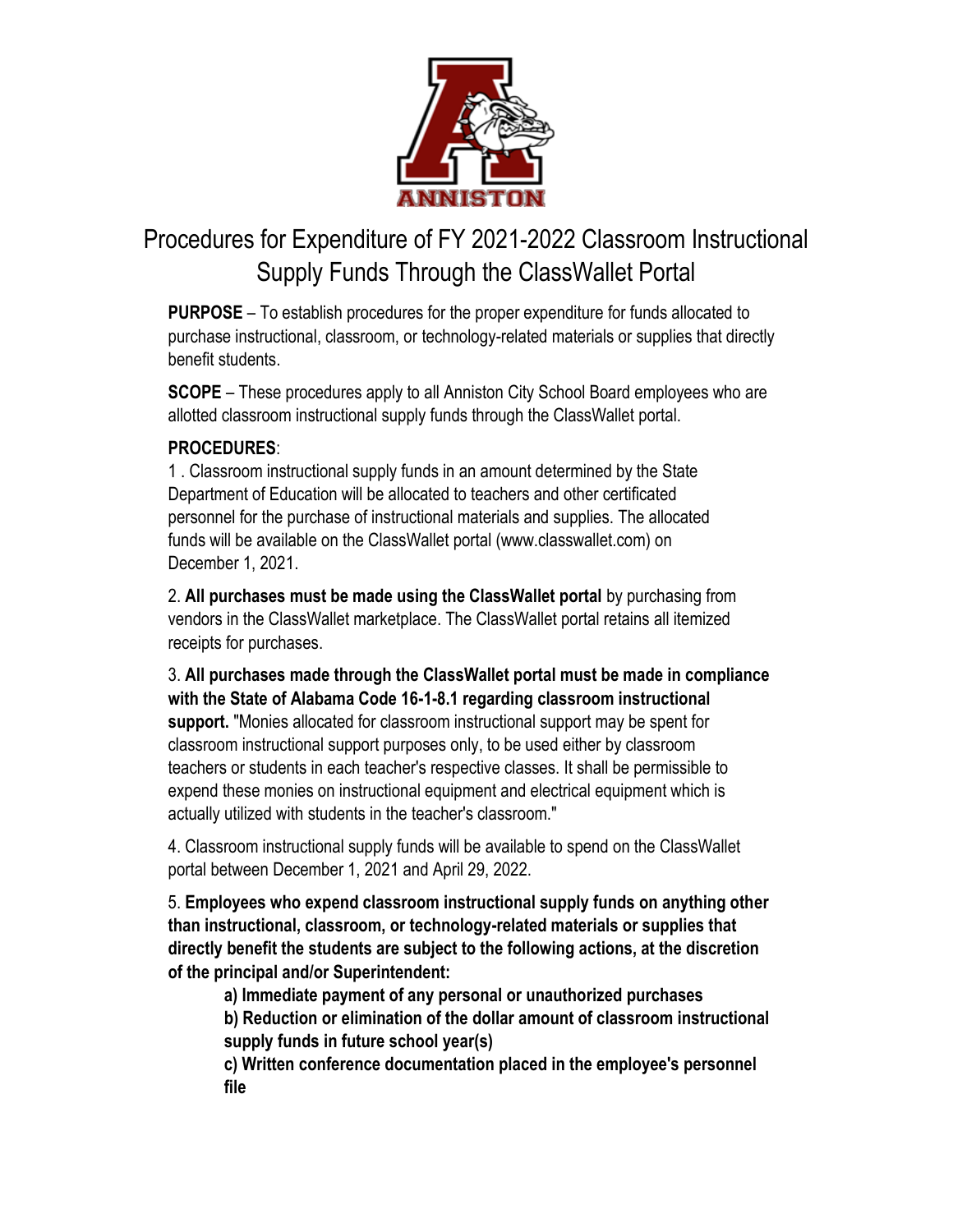

**d) Suspension**

**e) Termination and/or**

**f) The pursuit of criminal charges.**

6. **Transfer with Teacher not allowed** According to Section 16-1-8.1 paragraph 10, items purchased with classroom instructional supply funds must remain in the school. If transferred to a different school, teachers must not take the items purchased with these funds to the new school. The same rule applies if a teacher moves out of district. All items purchased with classroom instructional supply funds must remain at the school where the teacher was assigned.

When you initially sign in to your ClassWallet account you will have to accept the online affidavit which references this document before continuing with the registration process. **By checking the "Click to Accept" checkbox on the affidavit,** I (1) agree to receive an allotment for classroom instructional supplies; (2) understand that these funds may only be spent on instructional, classroom, or technology- related materials or supplies that directly benefit students; and (3) understand the consequences if I fail to use the funds for anything other than instructional, classroom, or technology-related materials or supplies that directly benefit students.

**Please note:** While you may see training videos for submitting reimbursement requests and the use of Debit Cards, Anniston City Schools is not using those features of the ClassWallet system.